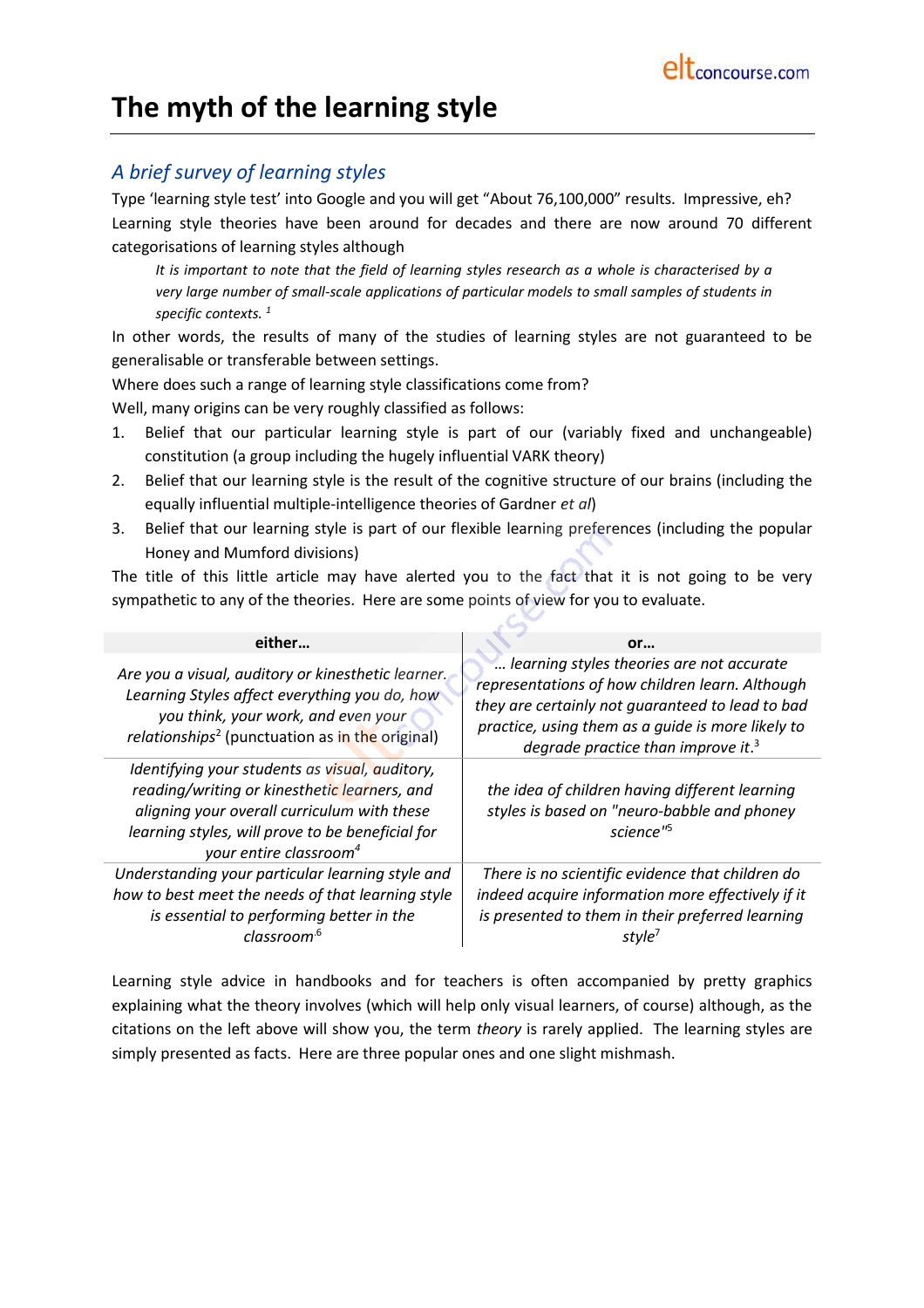# **ELT Concourse.com** | The myth of the learning style | Page 2 of 7



If you would like to test yourself and discover your preferred learning style, go online and take any of the millions of mini-tests you will find there. Then ask yourself if the test told you anything

- a) new
- b) useful

The underlying implication of learning style theory is that once we have established the dominant learning style of the student(s) we can teach in a way that meshes with it and thus enhance the learning experience and success. For a comment on that, see Problem 6, below.

# *Learning styles in teacher training*

An interesting survey of the influences of learning styles theory has been conducted and the findings reported (Lethaby & Harries, 2016<sup>12</sup>). They discovered that learning styles theory is deeply embedded in many teacher-training courses in ELT and that its influence is widespread. Teachers who have been told that learning styles are a fact and that they influence the way we present and the way material is accessed are still making a conscious effort, years after their training, to apply learning styles theory to the classroom. In particular, they discovered that nearly 90% of the teachers they surveyed had been strongly influenced by VARK theory.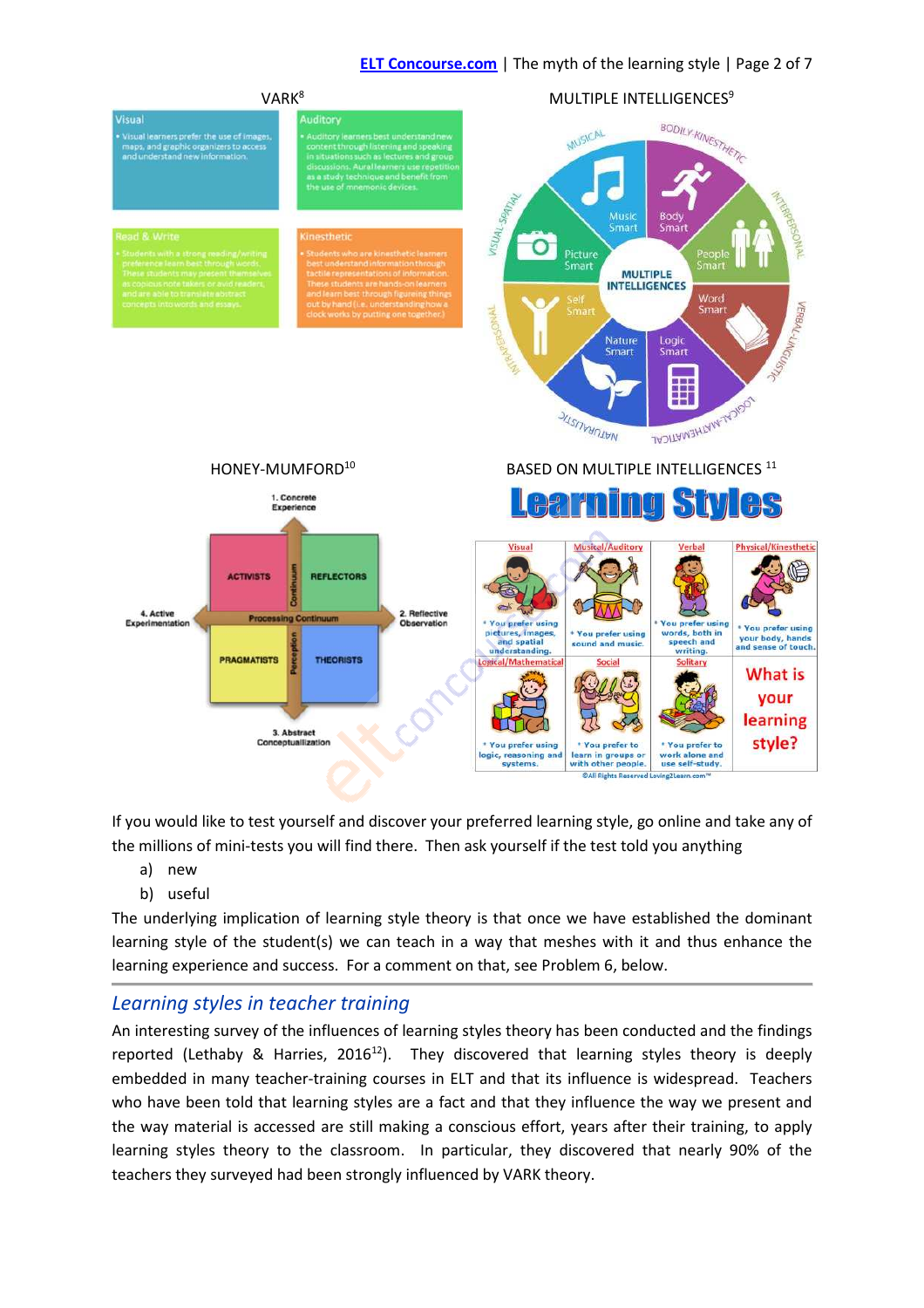For example evidence of how deeply embedded in training materials the issues of learning styles are, see Spratt, Pulverness & Williams (2011:72<sup>13</sup>). In that publication, a section is devoted to learning styles, which contains the following breath-taking claim (emphases added):

*Learning styles are the ways in which a learner naturally prefers to take in, process and remember information and skills. Our learning style influences how we like to learn and how we learn best. Experts have suggested several different ways of classifying learning styles. They relate to the physical sense we prefer to use to learn, our way of interacting with other people and our style of thinking.*

There follows a list of these nine so-called learning styles taken from various sources (and unreferenced to them): visual, auditor, kinaesthetic, group, individual, reflective, impulsive, analytic, autonomous. Each is glossed in terms of '*learns best by …*'.

They go on (emphases added):

*You can see from these descriptions how learners with different learning styles learn in different ways, and need to be taught in different ways. We must remember, though, that learners may not fall exactly into any one category of learning style as they may have several styles. It's also true that different cultures may use some learning styles more than others and that learners may change or develop their learning styles.*

Note in the two citations above how it is suggested by nameless 'experts' that learning style theory is fact rather than fiction.

As a follow-up activity, the reader is asked (*op cit*:76) to match a set of classroom activities with "*the learning styles they are most suitable for*", neatly perpetuating the idea that we need to match classroom activities to people's learning styles if they are to be effective. See problems 1, 3 and 6, below. On the following page, described slightly alarmingly as a 'Discovery activity', the trainee teacher is asked to:

*Observe two of your learners next week and work out which learning style(s) they have. Write a description of their learning style(s) and put it in your Teacher Portfolio.*

As practice for the examination (TKT) in the same unit, we find:

*Choose the activity (A, B or C) which matches the characteristic.*

- *1. These learners are mainly kinaesthetic.*
	- *A The learners in groups tell a story based on a series of pictures they look at.*
	- *B The learners go round the class reading posters made by the other groups.*
	- *C The learners listen to a recording about an athlete and fill in a table.*

It is worth noting that this is the handbook recommended to people taking the prestigious Cambridge Teaching Knowledge Test by the University of Cambridge. The book is published "*in collaboration with Cambridge ESOL*" (front cover) who presumably, therefore, approve of its content. In fact, in the glossary of terms for that examination supplied by Cambridge, we find that *learning style* is defined as "*The way in which an individual learner naturally prefers to learn* something<sup>14"</sup> without any hint that learning style theory is even slightly controversial.<sup>15</sup>

# *So what is the problem?*

There are those who consider that the application of learning style theory to our classrooms is a positive thing and those who consider it a harmless hobby akin to using alternative medical treatment or bird watching. This article hopes to convince you otherwise.

## *Problem 1*

If you were teaching geometrical shapes and the words that describe them, what format would you use?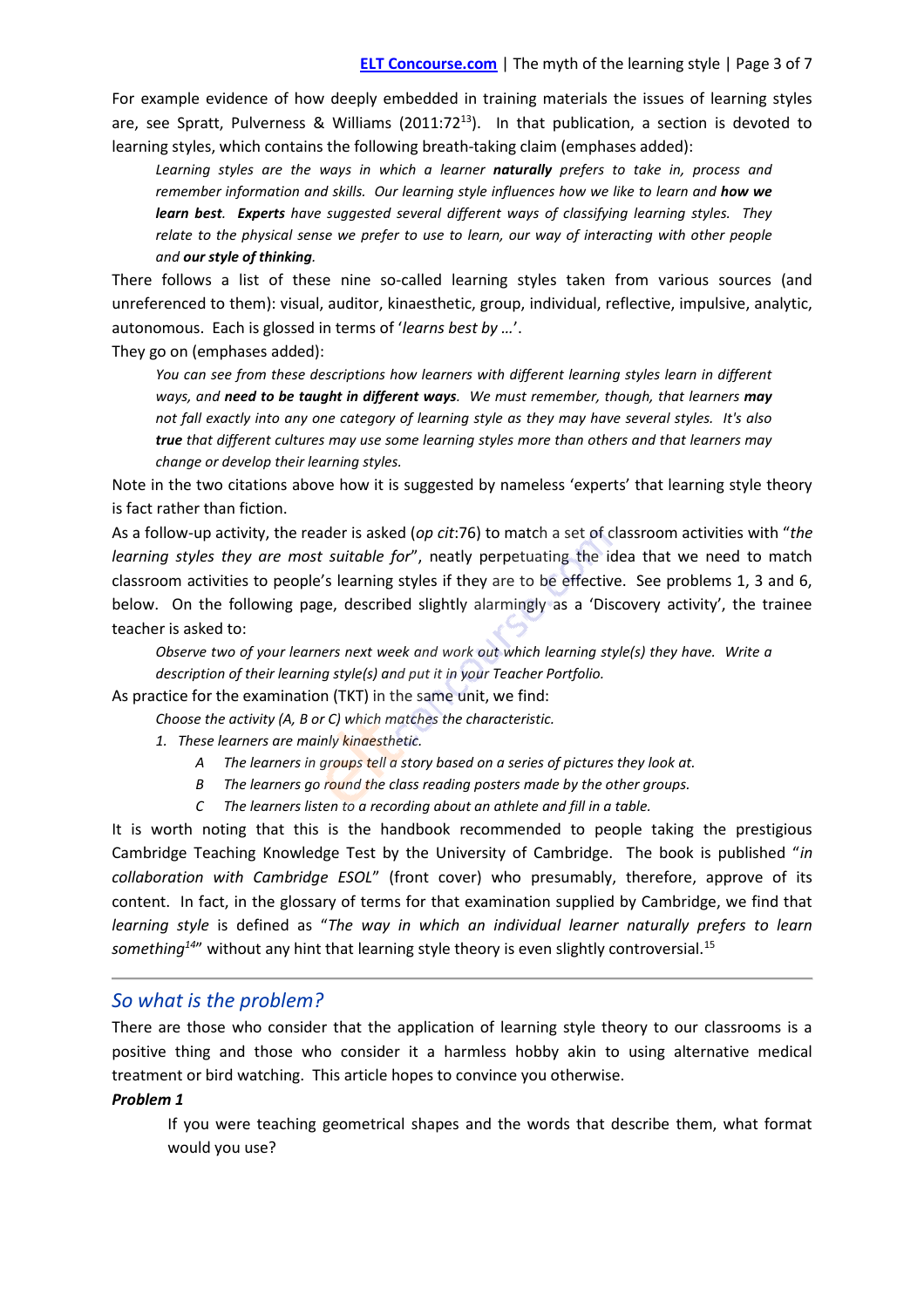It seems obvious that most people would actually have a diagram showing the shape but that would mean that the lesson would only appeal to visual learners (whatever they are). If you have a class of auditory learners, what do you do then, orally describe the shapes?

Problem: learning styles are not a universal – it depends **what** you are teaching. Learning styles theorists conventionally and routinely ignore the content of the teaching.

## *Problem 2*

We know too little about how the brain actually processes information. If there are 70-odd different ways of classifying learning styles, that implies there are 70-odd different theories about how the brain operates.

Problem: we cannot show that there is any sound neurological evidence to support learning style theories.

## *Problem 3*

Although practitioners are advised to match the instruction style to the learning style, that just will not work in practice. Even if we had, say, only 10 or so classifications of learning style to consider, that would mean designing teaching and testing materials 10 different ways for everything we teach.

To make matters worse, there is some evidence that deliberately mismatching learning style with methodology can be *more* effective because it shakes the learners out of their comfort zone.

Problem: we cannot put it into practice, even if we wanted to.

## *Problem 4*

Too many other factors are at work. If you take a learning styles questionnaire (pick one from 70), it is a simple matter to manipulate your answers to discover that you are any of the various kinds of learner in any proportions. Making matters even muddier is the fact that, of course, all sorts of cultural and personality effects are in play.

Problem: we cannot measure learning styles with any kind of accuracy.

## *Problem 5*

The lack of evidence that any of the current plethora of theories is likely to be correct makes the situation worse. Which one do you pick and why?

Problem: we cannot choose between the competing theories in any principled or satisfactory way.

## *Problem 6*

Following on from Problem 4 is the uncomfortable evidence that matching teaching approach and materials to learning style(s) is, in fact, probably a waste of time. The Coffield *et al* report puts it this way:

*One of the most popular recommendations is that the learning styles of students should be linked to the teaching style of their tutor, the so-called 'matching hypothesis'. Much has been written on this topic by learning styles theorists as diverse as Riding, Dunn, Gregorc, Witkin and Myers-Briggs, but the evidence from the empirical studies is equivocal at best and deeply contradictory at worst.<sup>16</sup>*

Problem: despite the claims in, e.g., The TKT Course, that "*learners with different learning styles learn in different ways, and need to be taught in different ways*", there is no proper evidence support such assertions.

## *Problem 7*

Even if you know what your own learning style is, that probably will not help you be a better learner. Knowing, for example, that you are a visual learner will not help you to process a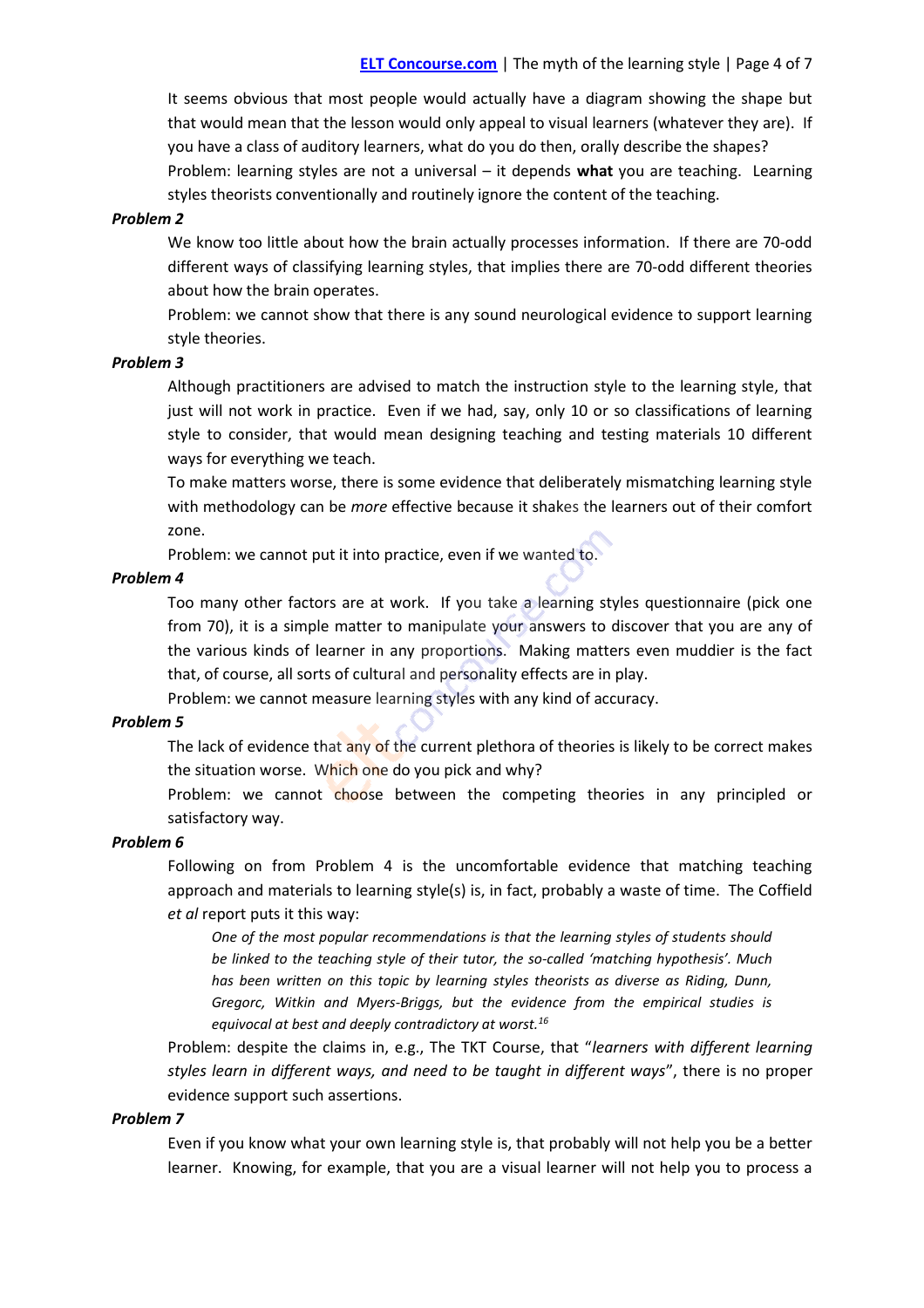written text, no matter how many pretty images are associated with it. Nor will it help you understand a lecture on the radio.

Problem: learners need to attack tasks with appropriate learning strategies and cannot bend the task to match their learning style. They have to employ a learning style to match what they are learning.

## *Problem 8*

If I am convinced that I am a visual, pragmatic learner, and I come across a lesson topic which requires me to listen and reflect, there is a good chance that I will just shut down and not learn at all.

Equally, if a teacher is convinced that most of the class are audio-kinaesthetic learners he or she may decide that using visuals and texts is a waste of time and thus limit the learners' exposure to valuable input.

Reynolds<sup>17</sup> states that one implication of applying the learning style approach is troubling because:

*it acts directly by contributing the basic vocabulary of discrimination to the workplace through its incorporation into educational practice.*

It has been reported that some schools in the UK label their children (physically, with a badge) to show their preferred learning style. Many people are uneasy about that.

Problem: learning styles 'information' can be used to stereotype and limit.

## *Problem 9*

Because theories of learning style seem simple and intuitive, there is a common temptation across the literature, especially on the web, and among English language teachers, to over simplify in a truly counterproductive way. We get, therefore, statements referring to *kinesthetic learners* or *visual learners* or *pragmatists* or whatever which bear no relationship to what the original theorists were proposing – i.e., that we all exhibit mixes of styles. Even Gardner, the founder of theories of multiple intelligences, has noted after a visit to

Australia,

*I learned that an entire state had adapted an education programme based in part on MI theory … The more I learned about this programme, the less comfortable I was. Much of it was a mishmash of practices – left brain and right brain contrasts, sensory learning styles, neurolinguistic programming and multiple intelligences approaches, all mixed with dazzling promiscuity.<sup>18</sup>*

Problem: a little knowledge is a dangerous thing.

## *Problem 10*

The other temptation is to do what Gardner was shocked to discover and mix up alternative theories as if they were all equally valid and equally applicable. Then you get people talking about the 'fact' that, e.g.:

*My class are visual learners who are reflectors with high musical intelligence and dominant right-brain thinkers.*

Problem: that truly is neuro-babble.

## *Summary*

The same criticisms cannot be made of all learning-style theory, but there are commonalities:

- 1. There is no evidence to suggest that altering teaching to match supposed learner learning style has any positive effect
- 2. There is no sound neurolinguistic theory to back anything up
- 3. It is impossible to put into practice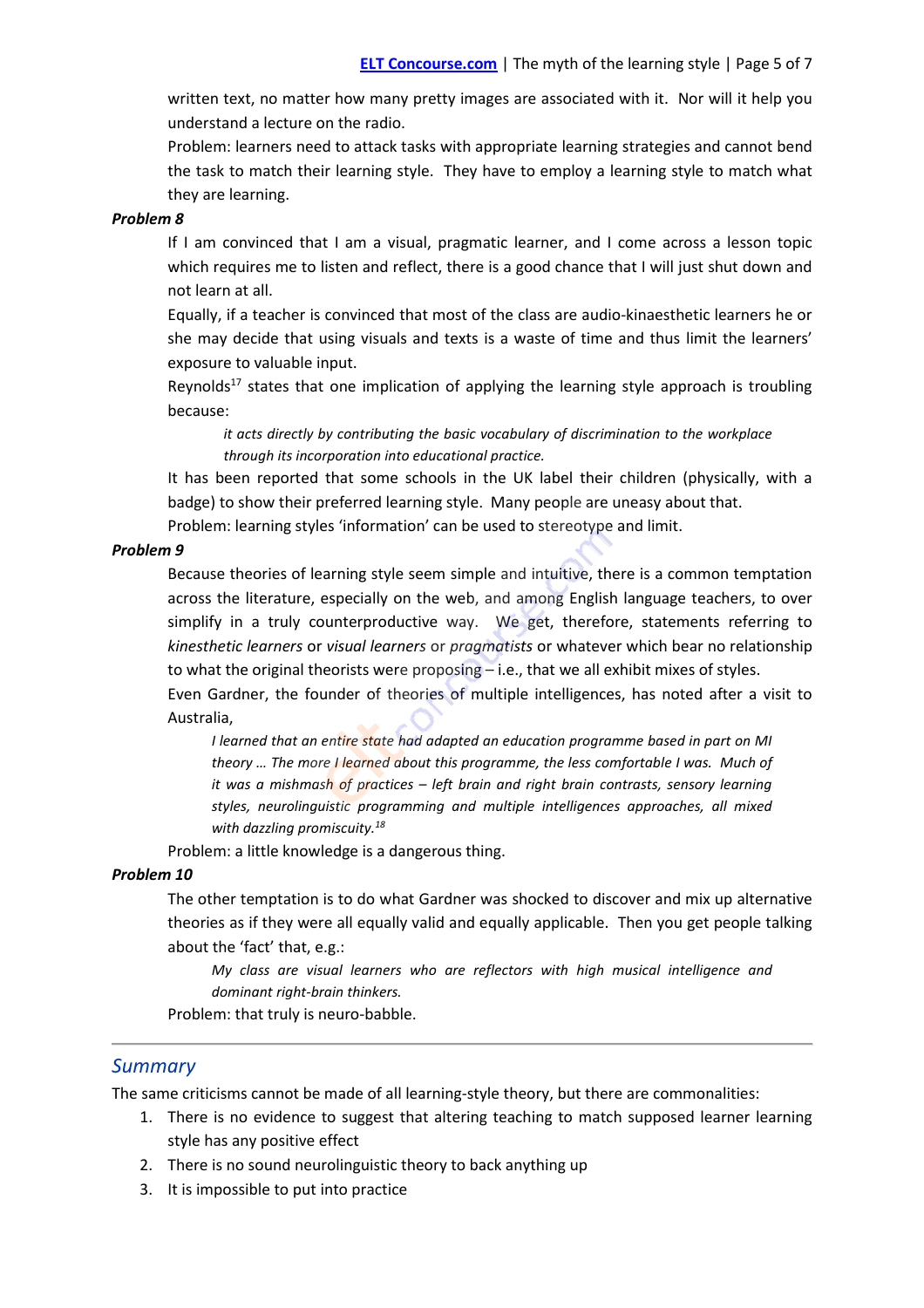- 4. If the theory you apply is wrong then many hours and much effort has been wasted
- 5. It stereotypes learners and contributes directly to discrimination on the grounds of difference
- 6. It is quite possibly detrimental

# *If learning style theory is all stuff and nonsense, why is it so popular?*

Two theories:

1. It is lucrative.

*The commercial gains for creators of successful learning styles instruments are so large that critical engagement with the theoretical and empirical bases of their claims tends to be unwelcome.*

*A thriving commercial industry has also been built to offer advice to teachers, tutors and managers on learning styles, and much of it consists of inflated claims and sweeping conclusions which go beyond the current knowledge base and the specific recommendations of particular theorists. <sup>19</sup>*

- 2. It is superficially attractive. It would, indeed, be helpful if we had simple, reliable and measurable ways of finding out how our students learn. Unfortunately, we don't.
- 3. It is superficially plausible. Learning style theories are often dressed up in science-like language. However, once you dig through the jargon, you find that it is meaningless, undefinable and put there to bamboozle the innocent
- 4. It seems personalised. Personalising learning is a central mantra of much Communicative Language Learning theory and learning style theory seems to fit with that. A bit like horoscopes.

# *So what is the alternative?*

Assuming, of course, that we need an alternative, one would be to approach the issue from a different angle. We could:

- a) Focus on the strategies to deploy when learning anything, so that the approach taken by the learner is not based on a mythological learner style but is consciously chosen to be appropriate to the learning target.
- b) Focus on the nature of what we are teaching and investigate the best way to teach it rather than being distracted by assumptions about our students which are not just probably false, they are demonstrably false.

# *Costs to the profession*

In March 2017, 30 eminent academics including Stephen Pinker (Johnstone family professor of psychology, Harvard University), Dorothy Bishop (Professor of Developmental Neuropsychology at the University of Oxford) and Prof Uta Frith (Emeritus Professor, Wellcome Trust Centre for Neuroimaging, University College London) wrote a letter to The Guardian in which they said:

*there have been systematic studies of the effectiveness of learning styles that have consistently found either no evidence or very weak evidence to support the hypothesis that matching or "meshing" material in the appropriate format to an individual's learning style is selectively more effective for educational attainment. Students will improve if they think about how they learn but not because material is matched to their supposed learning style. <sup>20</sup>*

## and they went on:

*These neuromyths may be ineffectual, but they are not low cost. We would submit that any activity that draws upon resources of time and money that could be better directed to evidence-*